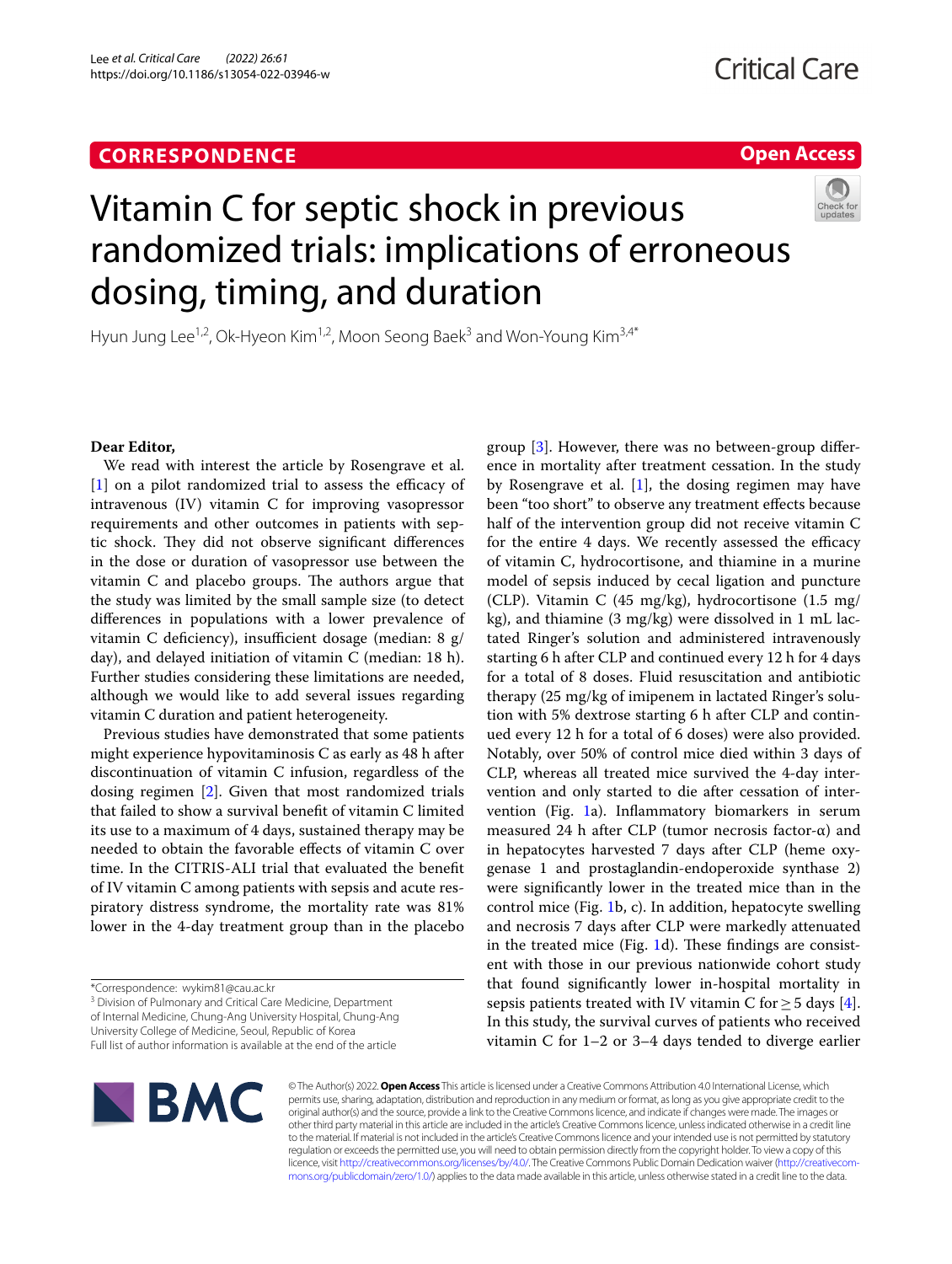

<span id="page-1-0"></span>during the course of sepsis than did those of patients treated for  $\geq$  5 days.

Second, the outcomes of the previous trials may have been infuenced by patient heterogeneity. Moreover, vitamin C may be more benefcial in certain sepsis subgroups, such as the "hyperinfammatory" subphenotype [[5\]](#page-2-4). Older (age  $\geq$  70 years) patients with multiple comorbidities are more likely to be excluded from clinical trials evaluating agents for sepsis, often because of their risk of death irrespective of treatment response. In Rosengrave's study [\[1](#page-2-0)], the median age of the participants was 69 years, and only 15% had comorbidities. However, our data demonstrated that these patients had lower mortality rates when vitamin C was administered  $[4]$  $[4]$ . Interestingly, there was no survival benefit in younger patients  $\left( < 70 \right)$  years)

and those with fewer comorbidities. One possible explanation for this discrepancy may be that older patients with comorbidities are more likely to have chronic vitamin C defciency prior to sepsis, and thus, they are theoretically more likely to beneft from vitamin C treatment. Further studies are required to clarify these potential mechanisms.

In addition to the limitations described in the study by Rosengrave et al.  $[1]$  $[1]$ , other limitations in previous randomized trials of vitamin C for septic shock include short-term vitamin C administration and heterogeneity of the populations. For patients with sepsis or coronavirus disease 2019, two randomized trials (LOVIT-COVID NCT04401150 and C-EASIE NCT04747795) are currently underway to assess the beneft of very high-dose